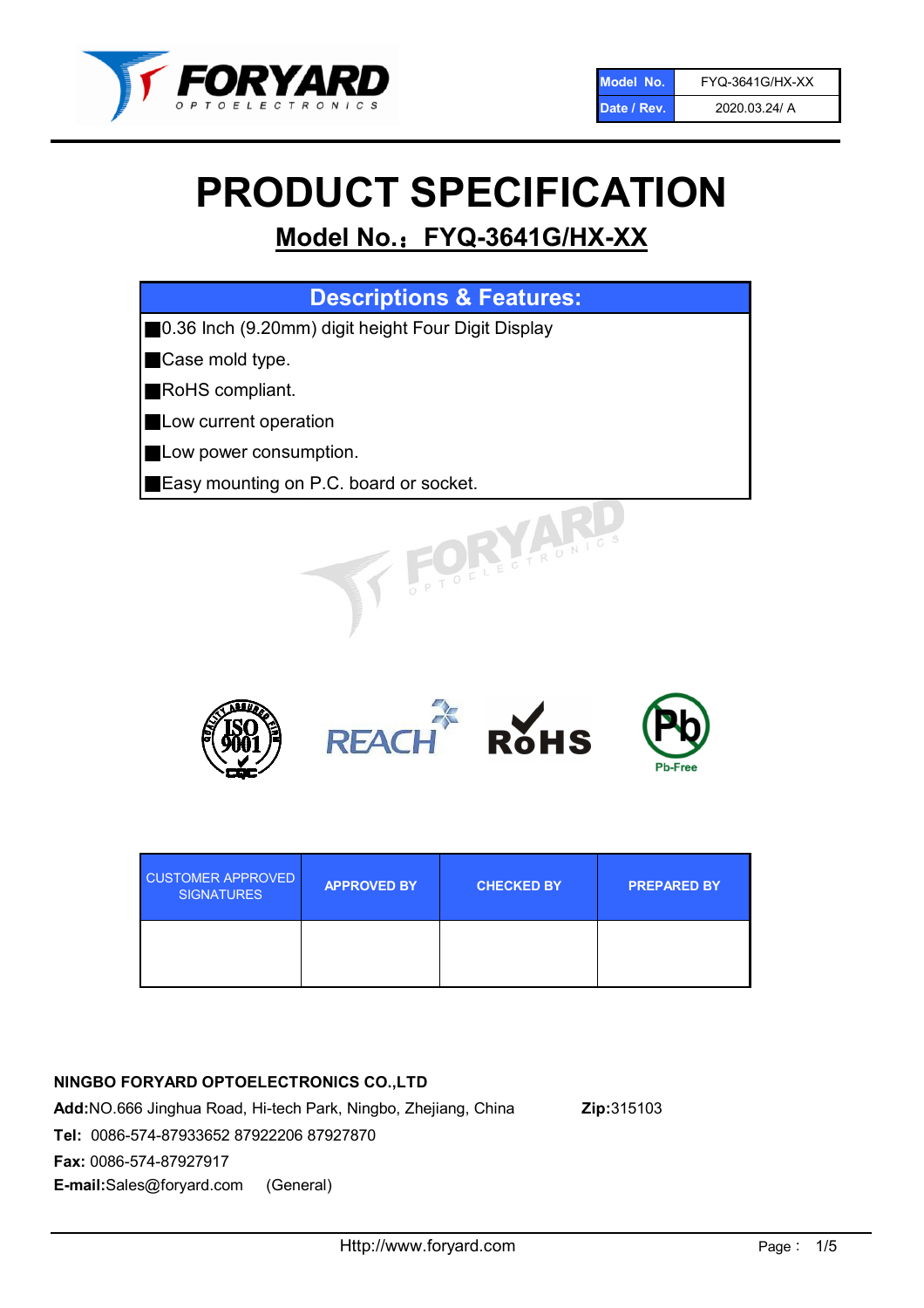

| Model No.   | FYQ-3641G/HX-XX |
|-------------|-----------------|
| Date / Rev. | 2020.03.24/ A   |

#### ■ -XX: REF Surface / Epoxy color

| Color<br><b>Number</b>      |                |                                                   |             |                |
|-----------------------------|----------------|---------------------------------------------------|-------------|----------------|
| REF Surface Color   O White |                | ○ Black  ○ Gray                                   | $\circ$ Red | $\circ$ Green  |
| Epoxy Color                 | I⊖ Water Clear | $\mathbin{\varcap}$ White $\mathbin{\varcap}$ Red | IO Green∶   | $\circ$ Yellow |

#### ■ Mechanical Dimensions





Notes:

- 1. All pins are Φ0.45[.019]mm
- 2. Dimension in millimeter [inch], tolerance is ±0.25 [.010] and angle is ±1° unless otherwise noted.
- 3. Bending≤Length\*1%.
- 4.The specifications,characteristics and technical data described in the datasheet are subject to change without prior notice.
- 5.The drawing is different from the actual one, please refer to the sample.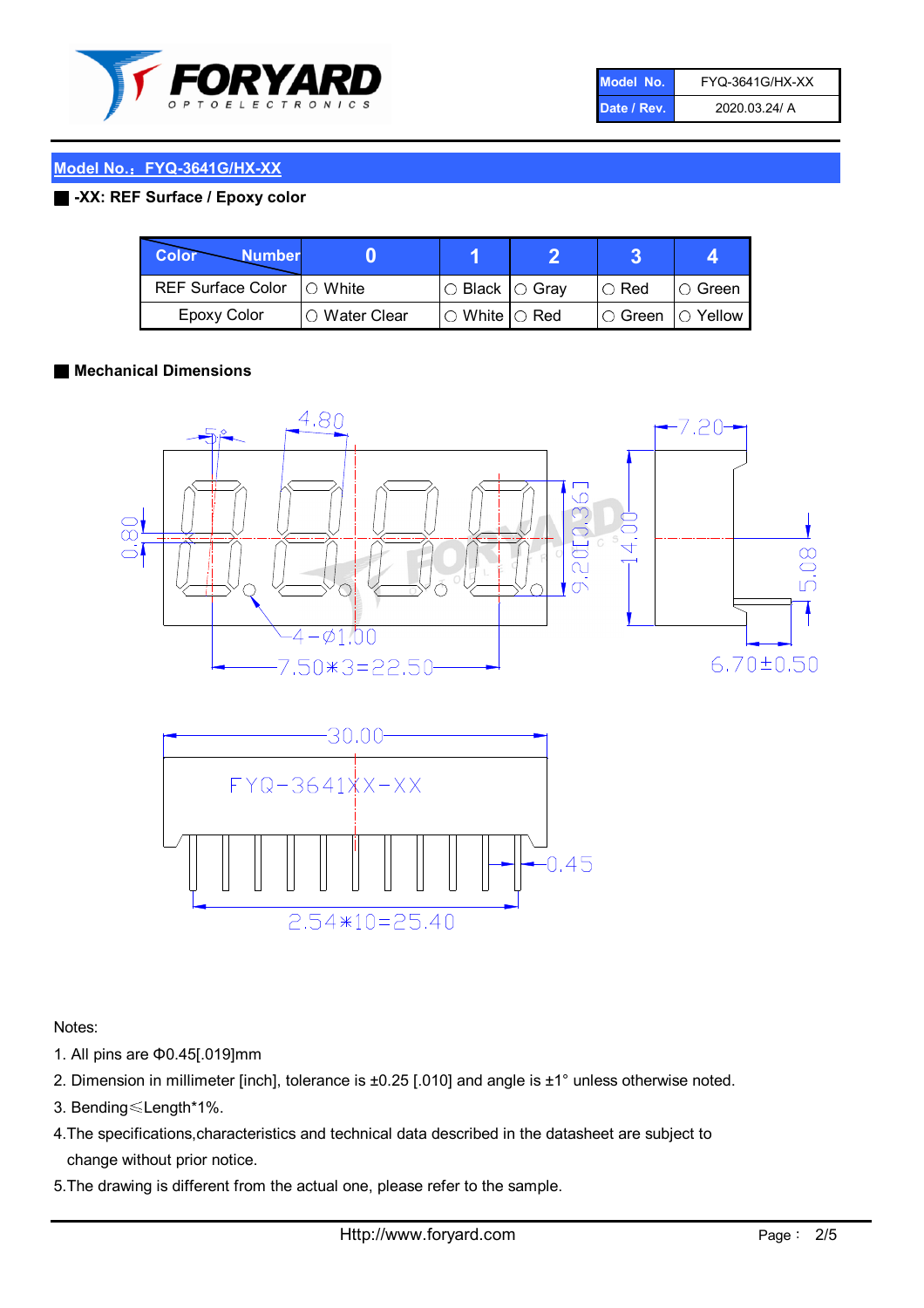

| Model No.   | <b>FYQ-3641G/HX-XX</b> |
|-------------|------------------------|
| Date / Rev. | 2020.03.24/ A          |

■ All Light On Segments Feature & Pin Position

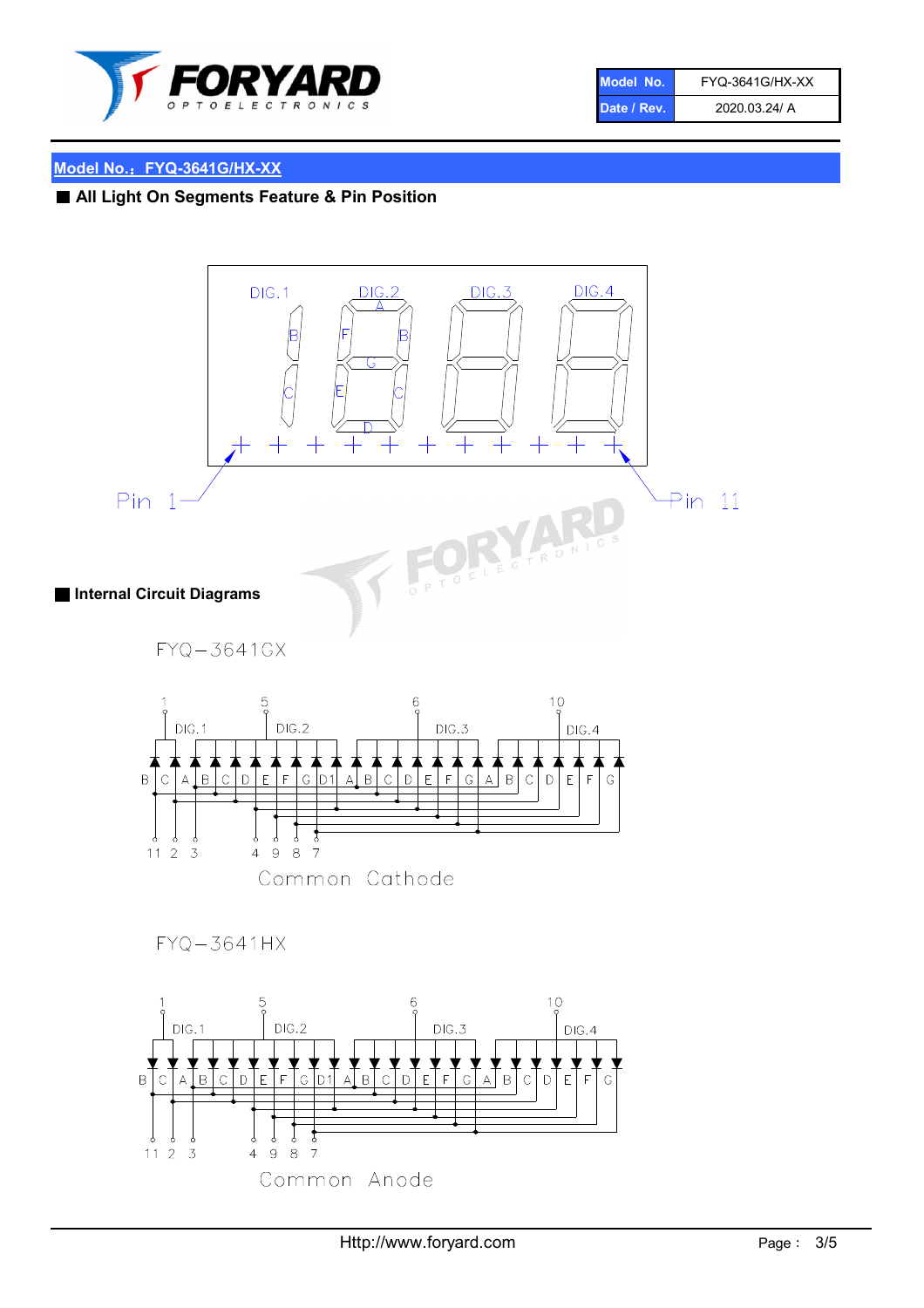

| Model No.   | <b>FYQ-3641G/HX-XX</b> |
|-------------|------------------------|
| Date / Rev. | 2020.03.24/ A          |

#### Absolute maximum ratings

| ISUIULU IIIAAIIIIUIIII TALIIIYS |               |                       |              |            | (⊺a−∠J ∪ <i>)</i> |
|---------------------------------|---------------|-----------------------|--------------|------------|-------------------|
| <b>Parameter</b>                | <b>Symbol</b> | <b>Test Condition</b> | <b>Value</b> |            | <b>Unit</b>       |
|                                 |               |                       | <b>Min</b>   | <b>Max</b> |                   |
| Reverse Voltage                 | VR            | $IR = 30$             | 5            |            |                   |
| <b>Forward Current</b>          | ΙF            |                       |              | 30         | mA                |
| Power Dissipation               | Pd            |                       |              | 100        | mW                |
| <b>Pulse Current</b>            | Ipeak         | Duty=0.1mS,1KHz       |              | 150        | mA                |
| <b>Operating Temperature</b>    | Topr          |                       | $-40$        | $+85$      | $^{\circ}$ C      |
| Storage Temperature             | Tstr          |                       | $-40$        | $+85$      | °C                |

#### ■ Electrical-Optical Characteristics

#### ● Color Code & Chip Characteristics:(Test Condition:IF=10mA)

Typ Max S | Hi $\textsf{Red}$  | AlGaInP | 660nm LE 20nm | 2.00 | 2.50 D | Super Red | AIGaAs/DH | 650nm | 20nm | 2.00 | 2.50 E | Orange | GaAsP | 625nm | 35nm | 2.00 | 2.50 A | Amber | GaAsP | 610nm | 35nm | 2.00 | 2.50 Y | Yellow | GaAsP | 590nm | 35nm | 2.00 | 2.50 G Yellow Green AIGaInP | 570nm | 10nm | 2.00 | 2.50 3.00 3.80 3.00 3.80 W | White | InGaN/GaN | X=0.29,Y=0.30 |CCT:9500K| 3.00 | 3.80 UHR Ultra Hi Red  $\vert$  AIGaInP  $\vert$  640nm  $\vert$  20nm  $\vert$  2.00  $\vert$  2.50 UR | Ultra Red | AlGaInP | 635nm | 20nm | 2.00 | 2.50 UE Ultra Orange | AIGaInP | 625nm | 20nm | 2.00 | 2.50 UA Ultra Amber | AIGaInP | 610nm | 20nm | 2.00 | 2.50  $UV$  Ultra Yellow  $\vert$  AlGaInP  $\vert$  590nm  $\vert$  20nm  $\vert$  2.00  $\vert$  2.50  $\text{UG}$  Ultra Yellow Green | AIGaInP | 570nm | 30nm | 2.00 | 2.50 PG | Pure Green | InGaN | 520nm | 36nm | 3.00 | 3.80 30nm 3.00 3.80 30nm 3.00 3.80 10~20 Standard brightness Forward Voltage(VF) Unit:V 15~30 10~20 10~20 625nm GaAsP 590nm **Emitting Color Dice Material** 10~21 610nm Luminous **Intensity** (Iv) Unit:mcd AlGainP 660nm GaAsP GaAsP AlGaAs/DH **Spectral** Line halfwidth (∆λ1/2) Peak Wave Length $(\lambda_{\rm P})$ UB 460nm 635nm AlGaInP AlGaInP AlGaInP InGaN/GaN AlGaInP | 570nm | 10nm | 2.00 | 2.50 | 10~20 30~105 30~135 460nm 520nm Ultra brightness **AlGaInP** AlGaInP 60nm AlGaInP 640nm Segment-to-Segment Luminous Intensity ratio(Iv-M) 1.5:1 610nm 9~20(mw) 350~450 470nm 120~180 120~180 Ultra Blue InGaN/GaN 9~20(mw) 20~50 570nm | 30nm | 2.00 | 2.50 | 20~60 470nm 590nm InGaN/GaN B Blue I InGaN 40~85 60~120~180 40~70

#### Note:

1.Luminous Intensity is based on the Foryard standards.

2.Pay attention about static for InGaN

(Ta=25℃)

(Ta=25℃)